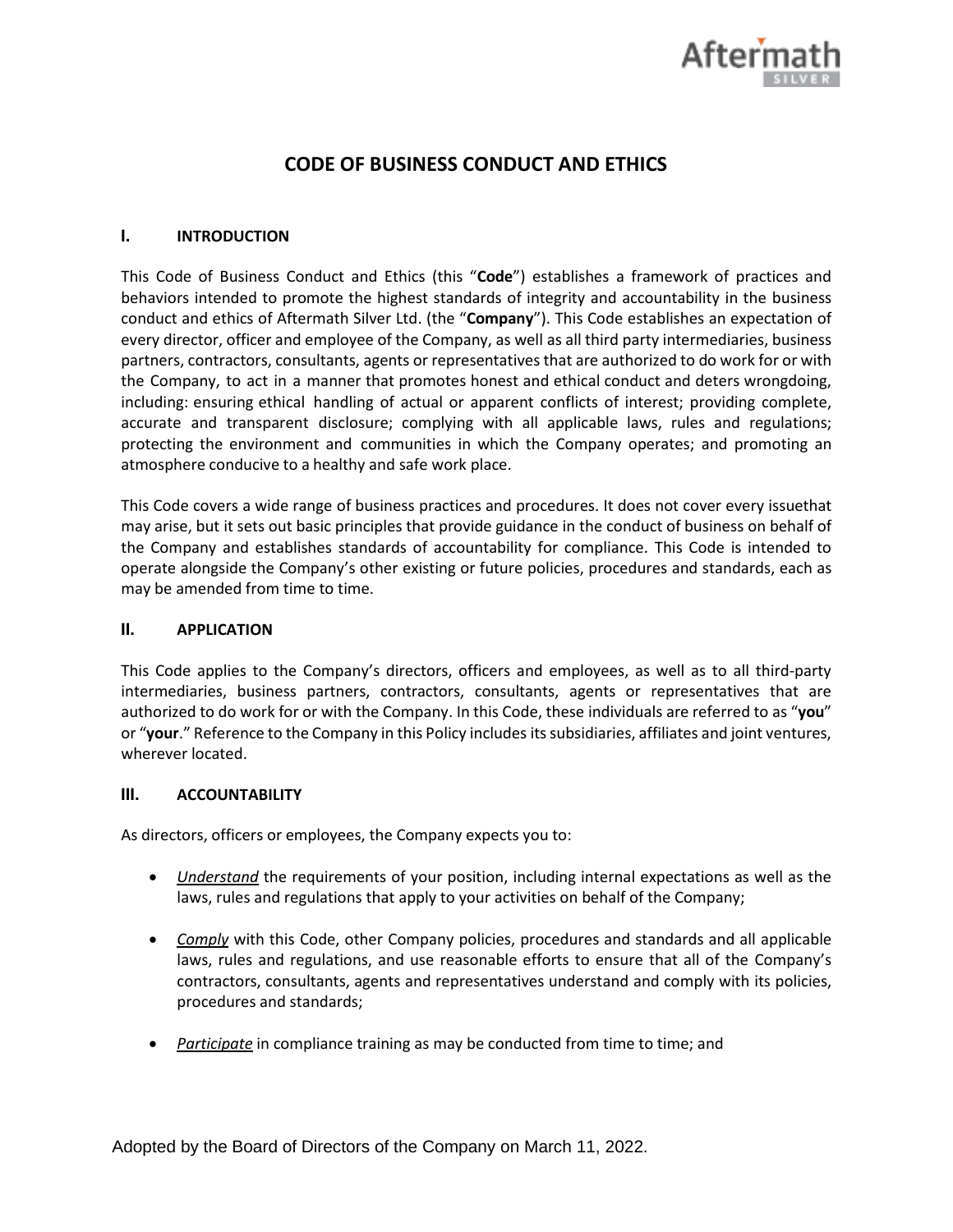• *Report* any violation of this Code of which you become aware.

Supervisors have a special responsibility to promote an ethical and compliant workplace. Supervisors must lead by example, while remaining watchful for potential misconduct. Supervisors must be able to explain and discuss this Code with those who report to them and encourage others to come forward with concerns. This includes taking the time to listen to others' concerns and questions, developing a relationship of trust with other employees, and reporting acts of misconduct. Supervisors must ensure that the employees they supervise feel confident that they can discuss their questions and concerns with without fear of retaliation or harassment from supervisors or peers.

## **IV. ADMINISTRATION**

The Company's Board of Directors has approved the standards of business conduct and ethics contained in this Code. The Board of Directors oversees compliance with this Code, which may be updated from time to time to reflect changes in the legal and regulatory framework applicable to the Company or the communities in which the Company operates.

The Company's Executive Management is responsible for the administration of this Code. The Company's Executive Management may appoint an individual to be designated as the compliance officer from time to time (such designee to be referred to herein as the "**Compliance Officer**"). If no individual has been so designated as the Compliance Officer, the President and Chief Executive Officer will be the Compliance Officer.

If you have questions about this Code, need guidance regarding any course of conduct or want to report any violation of this Code, you should first raise the matter with your immediate supervisor. However, if you are not comfortable raising the matter with your immediate supervisor, or you do notbelieve he or she will deal with, or has dealt with, the matter properly, you should raise the matter with the Compliance Officer. Directors and officers should direct any questions or concerns about this Code directly to the Compliance Officer or the Chair of the Audit Committee.

#### **V. ACCOUNTING POLICIES**

The Company will make and keep books, records and accounts that accurately present, in reasonable detail, all appropriate transactions, accounts and entries.

You may not directly or indirectly:

- Falsify or cause to be false or misleading any financial or accounting book, record or account;
- Manipulate any audit or destroy or tamper with any record, document or tangible object with the intent of obstructing a pending or contemplated audit, review or investigation;
- Make or cause to be made a false or misleading statement; or
- Omit, or cause another person to omit, any material fact necessary in connection with the audit of financial statements by independent accountants, the preparation of any required reports, whether by independent or internal accountants, or any other work which involves orrelates to the filing of a document with the applicable Canadian securities regulatoryauthorities.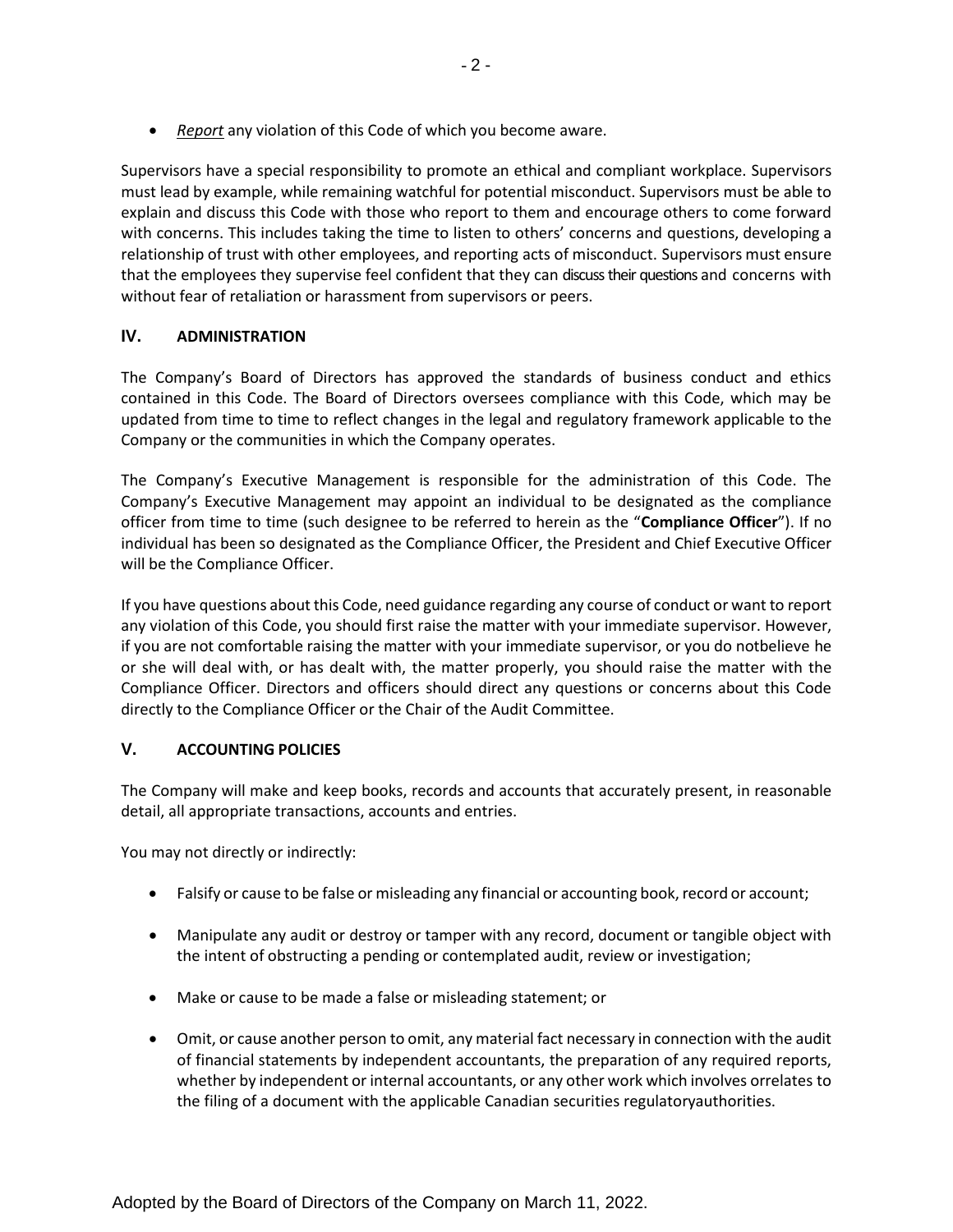Your involvement in any of these prohibited activities or other illegal conduct will subject you to penalties under applicable laws and regulations, as well as discipline by the Company up to and including dismissal.

#### **VI. COMPLIANCE WITH LAWS, RULES AND REGULATIONS**

The Company is committed to compliance with all applicable laws, rules and regulations in the jurisdictions in which the Company operates. The Company seeks to conduct its business with integrity and, in doing so, strives to comply both with the letter and the spirit of applicable laws, rulesand regulations.

All illegal activities and conduct are prohibited, regardless of whether they are specifically identified in this Code. Where applicable laws do not govern a situation or where such laws are unclear or conflicting, you should discuss the situation with your supervisor or the Compliance Officer.

Some local laws, rules and regulations may conflict with Canadian and U.S. laws, rules and regulations, or this Code and/or the Company's other policies, procedures and standards. Please consult with your supervisor or the Compliance Officer if you perceive or suspect any conflict with the local laws in your country.

# **VII. COMPUTER AND INFORMATION SYSTEMS**

You may be provided with telephones, tablets, mobile devices and computers and software, including network access to computing systems such as the Internet and e-mail. You are responsible for the legal and appropriate use of these assets. Except for limited personal use of the Company's telephones, tablets, mobile devices and computers/e-mail, such equipment should only be used for the Company's business purposes. Subject to applicable privacy laws, you should not expect a right to absolute privacy of e-mail, Internet or network use.

#### **VIII. CONFIDENTIAL INFORMATION BELONGING TO OTHERS**

You must respect the confidentiality of information given in confidence by others, including but not limited to partners, suppliers, contractors, competitors, shareholders or acquisition or investment targets. Prior to receiving any confidential third-party information, you should ensure appropriate agreements are in place relating to the appropriate use of the confidential information and restrictions on disclosure. Any confidential information that you possess from an outside source, such as a previous employer, must not be disclosed to the Company so long as such information remains confidential. Unsolicited confidential information submitted to the Company should be refused, returned to the sender where possible and deleted, if received via the Internet.

# **IX. CONFIDENTIAL AND PROPRIETARY INFORMATION**

Confidential information is a valuable asset. All operations, activities and business affairs of the Company should be kept confidential to the greatest extent possible. Confidential information about the Company must be treated with strictest confidence and is not to be disclosed or discussed with others unless such parties are subject to an approved confidentiality agreement.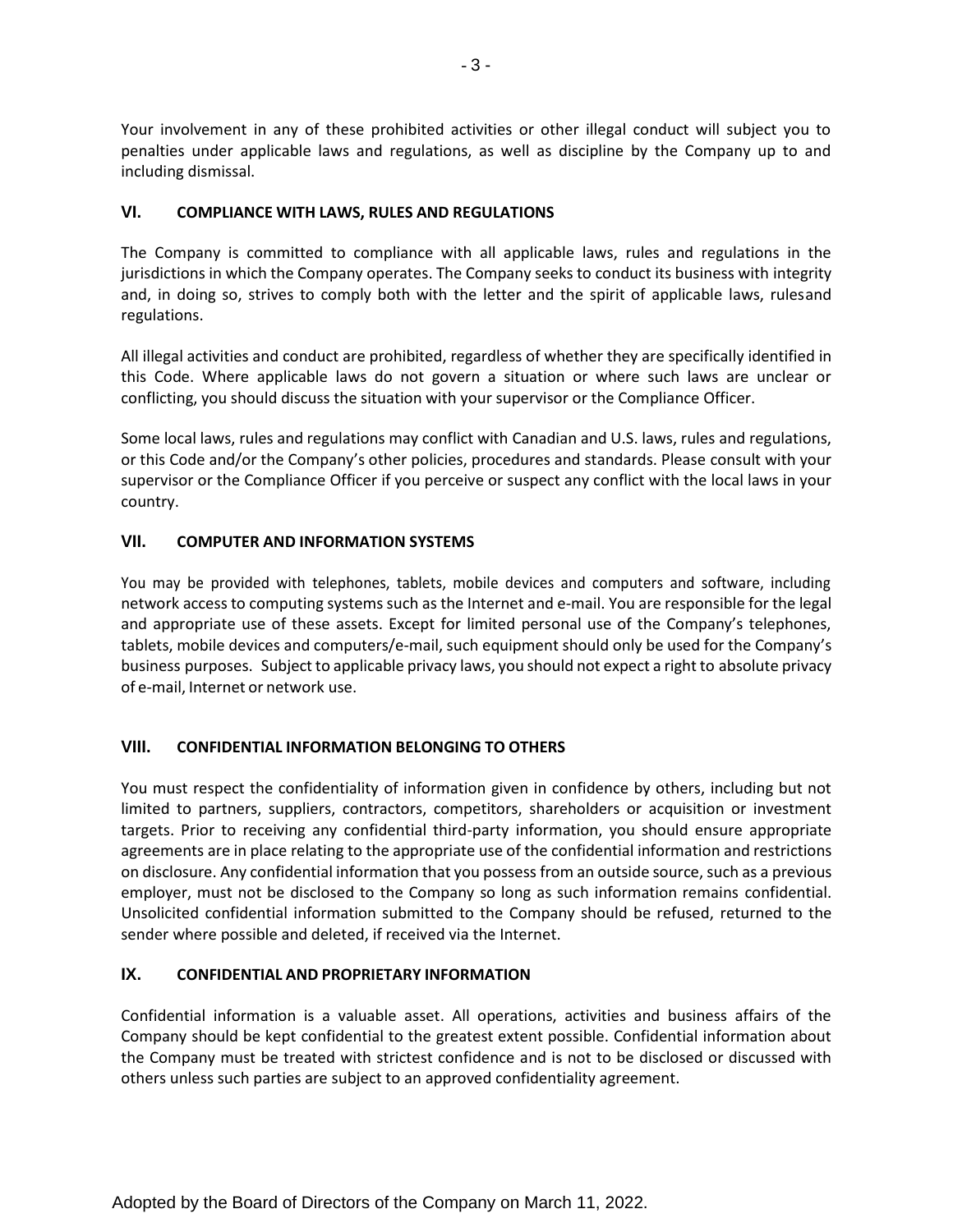Confidential and proprietary information includes any non-public business information of value to the Company, including but not limited to:

- Information regarding the Company's business, operations, properties, products, processes, services and equipment, or relating to its data, business plans, marketing strategies, engineering, contract negotiations and business methods or practices;
- Information relating to research, development, inventions, improvements or discoveries, trade secrets, intellectual property of any type or description, whether or not patentable or subject to copyright;
- All records, notes, memoranda and other documents of any kind whatsoever containing information of a secret, proprietary or confidential nature relating to the Company made or compiled by you or made available to you prior to or during the term of your employment or association with the Company; and
- Information regarding the Company's employees and shareholders.

The unauthorized disclosure of confidential information could impair its value to the Company and provide competitors,suppliers or others with an unfair advantage. You are responsible forsafeguarding the Company's information and complying with established security controls and procedures. The Company's procedures relating to proper disclosure of confidential information areset out in the Company's *Disclosure Policy*. You must hold all confidential information in trust solely for the Company's benefit and return to the Company on the termination of your employment or association, or at any other time requested by the Company. The obligation to preserve confidential information continues even after your employment or association ends.

#### **X. INSIDER TRADING**

If you are aware of any material, non-public information concerning the Company or any other public company, you are prohibited by applicable securities laws from:

- Buying or selling any of that company's securities whether directly or indirectly through family members or other persons or entities or otherwise; or
- Disclosing such information to others, except in the necessary course of business.

Please consult the Company's *Insider Trading Policy* for further details regarding these issues and additional requirements.

#### **XI. CONFLICTS OF INTEREST**

You have a primary business responsibility to the Company and must avoid any activity that may interfere or conflict, or have the appearance of interfering or conflicting, with the performance of this responsibility. Business decisions must be based solely on the best interests of the Company, without regard to personal, family or other external considerations.

A "conflict of interest" exists whenever an individual's personal interests interfere or conflict with the

Adopted by the Board of Directors of the Company on March 11, 2022.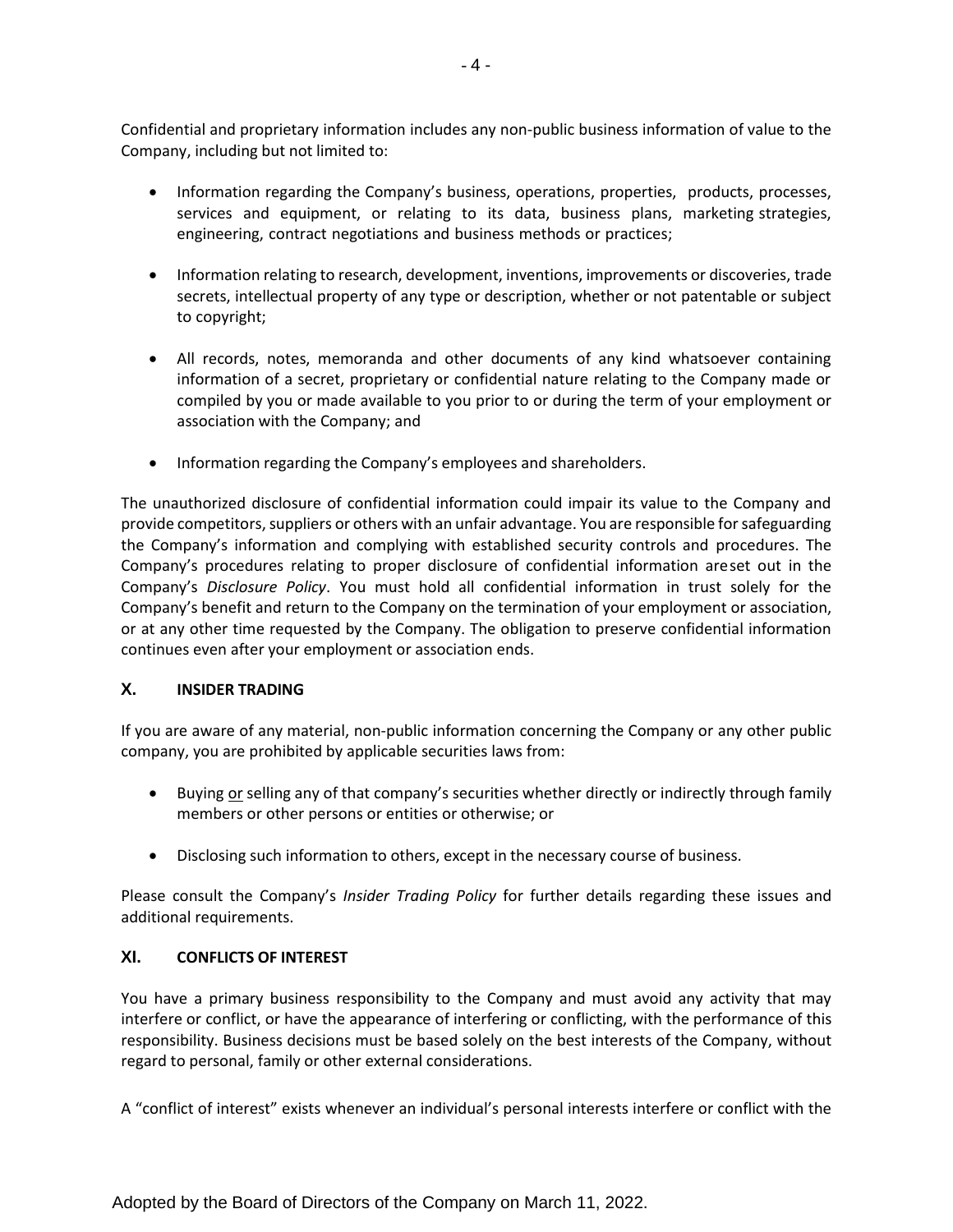interests of the Company, or whenever an individual's position or responsibilities with the Company present an opportunity for personal gain, including gain by a family member or other person in aersonal or professional relationship with the individual, apart from the normal rewards of employment, office, directorship or other relationship.

You must promptly disclose all potential conflicts of interest in writing to your supervisor. If your supervisor is uncertain or may be involved in the conflict of interest, you should disclose it to the Compliance Officer. Directors and officers should disclose, in writing, any conflicts of interest (or possible conflicts of interest) to the Compliance Officer or the Chair of the Audit Committee. While an actual or potential conflict of interestis not necessarily a violation of this Code, failing to disclose it is a violation.

Examples of potential conflicts of interest include:

• *FamilyMembers* –Actions offamilymembersmay create a conflict ofinterest. For example,gifts to family members from an organization doing or seeking to do business with the Company are considered gifts to you and should be reported if they involve more than ordinary social amenity or are of more than nominal value. In addition, doing business for theCompany with organizations where your family members are employed or that are partially or fully owned by your family members or close friends may create a conflict or theappearance of a conflict of interest.

For purposes of this Code, "family members" include any child, stepchild, grandchild, parent, stepparent, grandparent, spouse, sibling, mother-in-law, father-in-law, son-in-law, daughterin-law, brother-in-law, sister-in-law, persons in adoptive relationships with you, or domestic partner. Also included is any family member who lives with you or who is otherwise financially dependent on you, or on whom you are financially dependent.

- *Gifts, Entertainment, Loans, or Other Favours*  You shall not seek or accept gifts, entertainment, loans, or other favours for personal gain from anyone soliciting business from, or doing business with, the Company if it is more than ordinary social amenity or of more than nominal value, or if doing so will obligate, appear to obligate or is intended to obligate or unduly influence you.
- You must not offer or provide anything to any person or organization for the purpose of influencing the person or organization in their business relationship with the Company.
- Additional restrictions apply when providing anything of value to a government official or employee, employee or agent of a state-owned or controlled enterprise, employee or agent of a public international organization, political party or official thereof or any candidate for a political office. Please refer to Section XVI "*Anti-Corruption and Anti-Bribery*; *Corruption of Foreign Public Officials Act and Foreign Corrupt Practices Act*" of this Code for more information.
- You are expected to deal with those advisors or suppliers who best serve the needs of the Company as to price, quality and service in making decisions concerning the use or purchaseof goods or services.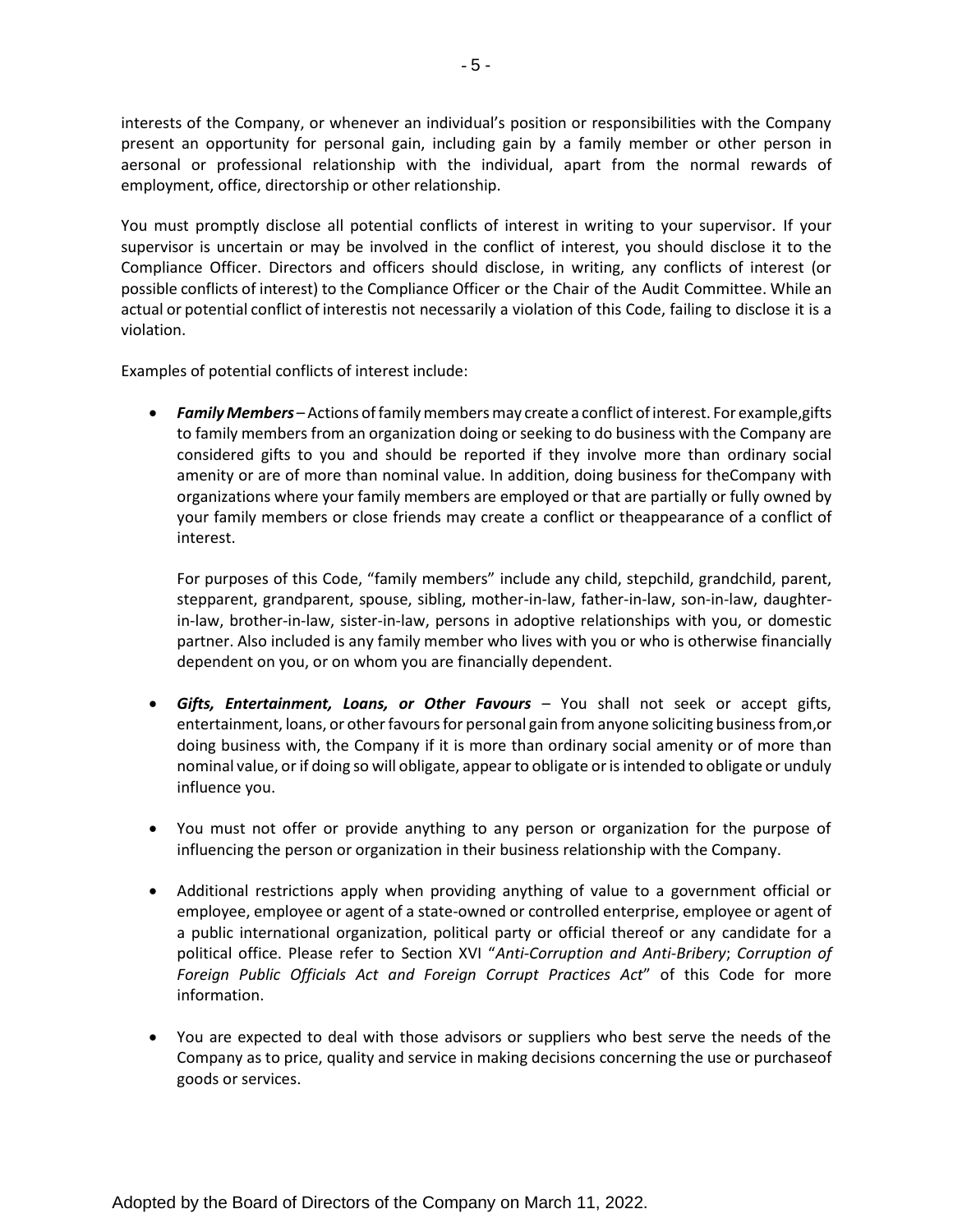- If you use the Company's advisors or suppliers in a personal capacity, you are expected to pay market value for the goods and services provided.
- *Outside Business Activities*  Officers and employees may not participate in outside employment, self-employment, or serve as officers, directors, partners or consultants for outside organizations, if such activity reduces work efficiency; interferes with your ability to act conscientiously in the Company's best interest; requires you to utilize any of theCompany's assets, including proprietary or confidential procedures, plans or techniques; or negatively impacts the Company's reputation. No conflict should exist between your private interests and your duties on behalf of the Company.

#### **XII. CORPORATE OPPORTUNITIES**

You have a duty to advance the Company's business interests. You are prohibited from:

- Taking for yourself, personally, opportunities that are discovered through the use of the Company's property, information, relationships or position;
- Using the Company's property, information, relationships or position for personal gain; or
- Competing with the Company.

#### **XIII. PROTECTION AND USE OF THE COMPANY ASSETS**

Company assets must be used in an efficient manner to achieve the business objectives of the Company. The Company's property should not be misused and may not be sold, loaned or given away regardless of condition or value without proper authorization. You are personally responsible for Company property entrusted to you and for the proper expenditure of Company funds, includingmoney spent for travel expenses or for business entertainment.

You may not engage in any act that involves theft, fraud, embezzlement, misappropriation or wrongful conversion of Company property. Any such act will result in discipline up to and including dismissal and could result in criminal proceeding. This prohibition includes unauthorized use of communications equipment, computers and related facilities or other assets of the Company.

# **XIV. DISCLOSURE PRINCIPLES AND POLICY**

The Company must make accurate, complete and timely disclosures and filings with the applicable Canadian and United States securities regulatory authorities, as applicable. Proper reporting of reliable, truthful andaccurate information is a complex process involving multiple departments and personnel and coordination is essential to ensure that such public disclosure is consistently achieved

You may be required to participate in the disclosure process in accordance with the *Disclosure Policy*, which is overseen by the Disclosure Committee. The disclosure process is designed to record, process, summarize and report material information about the Company as required by applicable laws, rules and regulations. Participation in the disclosure process is a requirement of a public company, and full cooperation with members of the Disclosure Committee and other officers,managers and employees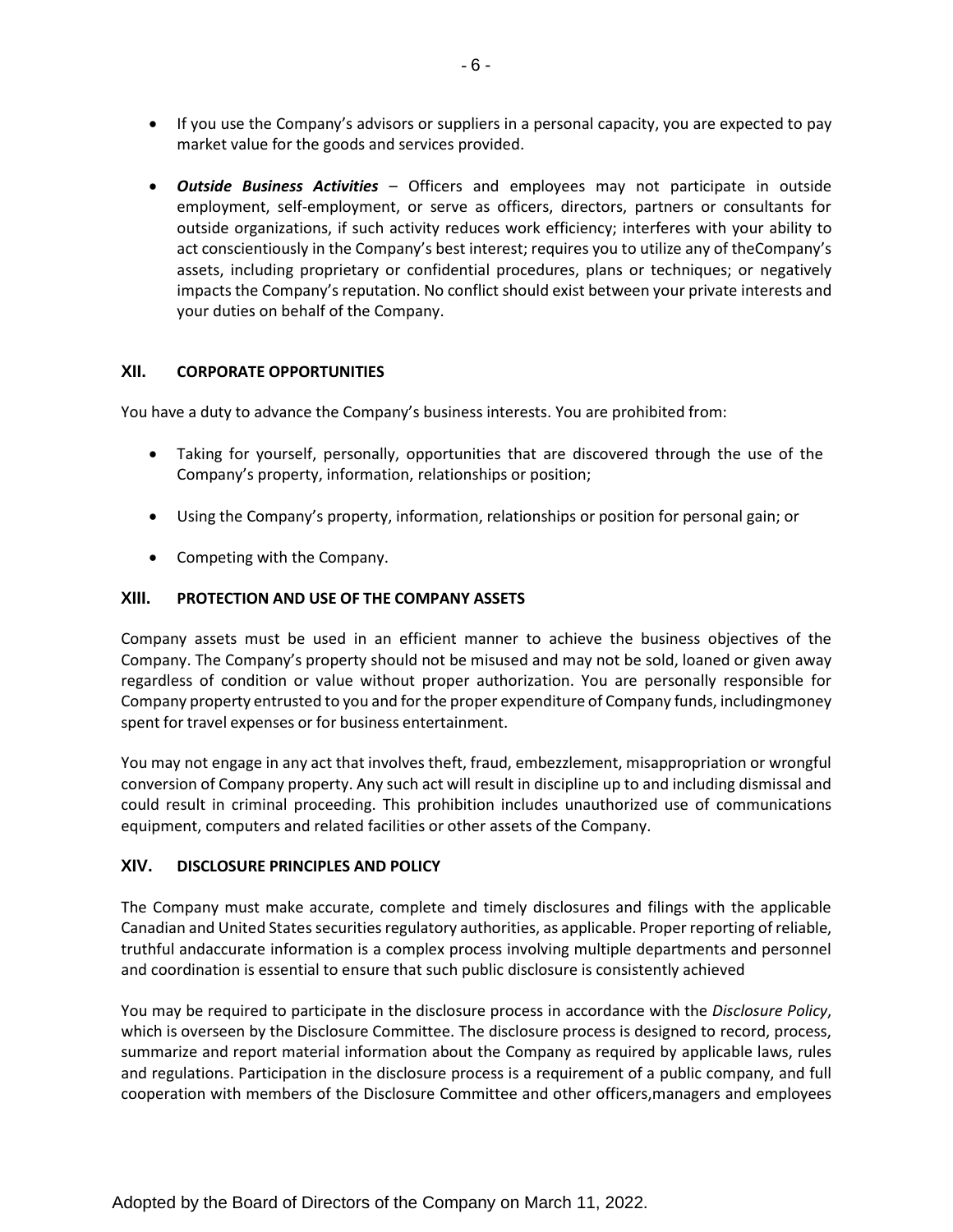in the disclosure process is a requirement of this Code.

You are required to assist the Company in providing reports and information that meet this standard. Any purposeful or negligent omission or misstatement could result in a violation of applicable reporting laws, rules and regulations.

#### **XIV. FAIR DEALING WITH OTHERS**

The Company seeks to achieve continued success and obtain competitive advantages through superior performance, not through illegal or unethical business practices. You must not take unfair advantage of anyone through manipulation, concealment, abuse of privileged information, misrepresentation of material facts or any other unfair or deceptive practice.

## **XV. ANTI-CORRUPTION AND ANTI-BRIBERY; CORRUPTION OF FOREIGN PUBLICOFFICIALS ACT AND FOREIGN CORRUPT PRACTICES ACT**

The Canadian *Corruption of Foreign Public Officials Act* ("**CFPOA**") and the U.S. *Foreign Corrupt Practices Act* ("**FCPA**") prohibit giving anything of value, directly or indirectly, to foreign governmentofficials or certain other individuals to obtain, retain or direct business for or to any person. Similar laws exist in the various other jurisdictions in which the Company operates. Accordingly, corporate funds, property or anything of value may not be, directly or indirectly, offered or given by you or an agent acting on behalf of the Company, to a government official or employee, employee or agent ofa state-owned or controlled enterprise, employee or agent of a public international organization, political party or official thereof or any candidate for a political office. This includes any agent or otherintermediary or a close family member or household member of any of the above persons for the purpose of influencing any act or decision of such party or person or inducing such party or person touse its or his influence, or to otherwise secure any improper advantage, in order to assist in obtainingor retaining business for, or directing business to, any person.

You are also prohibited from offering or paying anything of value to any person if you know or have reason to know that all or part of such payment will be used for the above-described prohibited actions, such as situations when intermediaries or agents are used to channel payments to government officials.

In addition to complying with the CFPOA and FCPA, you are required to comply with local anti- bribery and anti-corruption laws in the jurisdictions in which the Company conducts business. You are also expected to comply with the Company's additional policies, programs, standards and procedures related to anti-corruption compliance. The Company prohibits improper payments in all activities, whether with governments or with private parties. Those offering, promising or paying a bribe can subject the Company and themselves to civil and criminal penalties. Please refer to the Company's *Anti-Corruption Policy* and procedures implemented in respect of such policy for more information.

If you become aware of or receive any solicitation for, or offer of, money or a gift that is intended to influence an official decision or business decision inside or outside of the Company, you should reportit to your supervisor, your General Manager or Country Manager, and the Compliance Officer, immediately.

#### **XVI. HEALTH, SAFETY, ENVIRONMENT & CORPORATE SOCIAL RESPONSIBILITY**

The Company is committed to managing and operating its assets in a manner that is protective of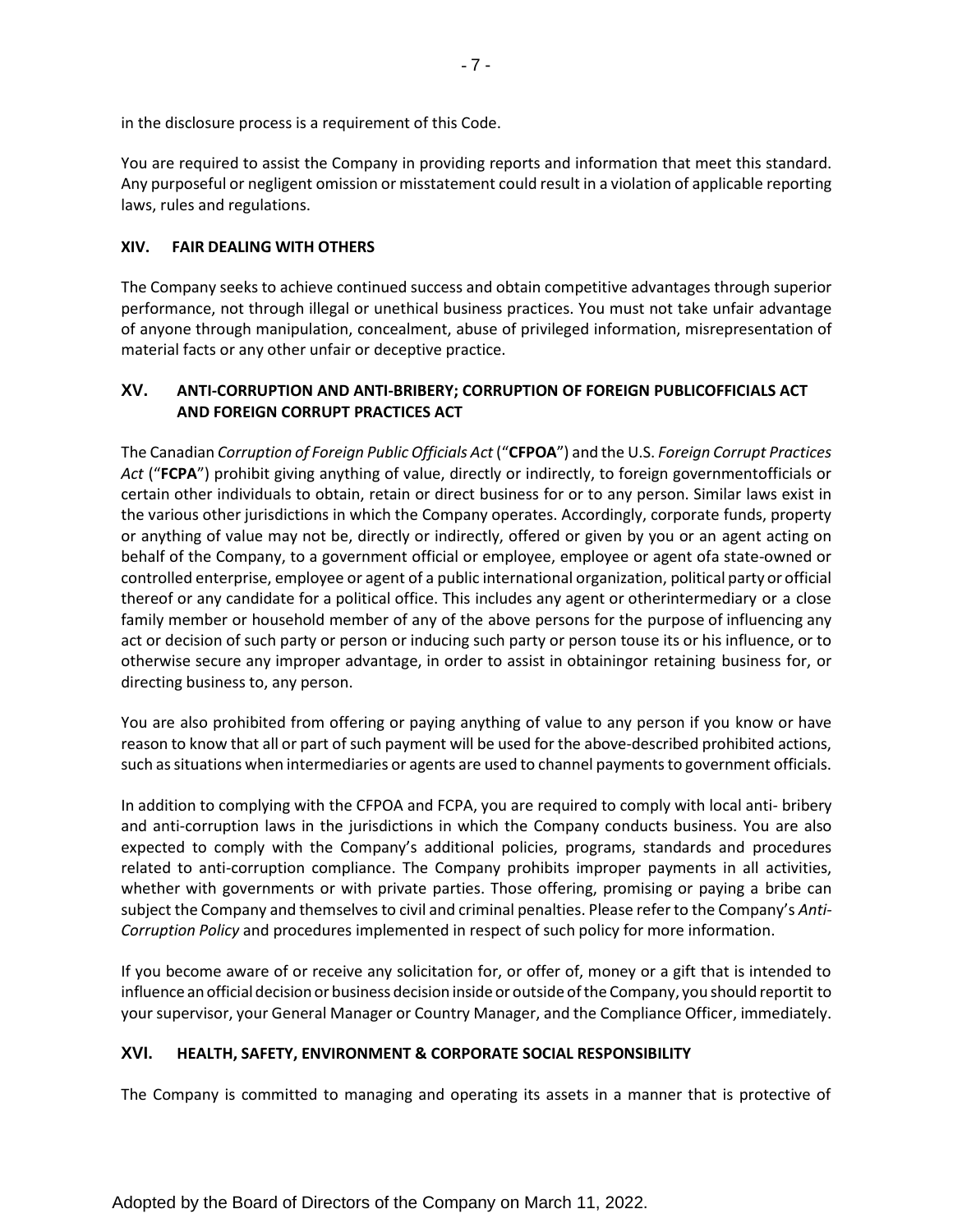human health and safety and the environment, respects human rights and involves active engagement with host communities. The Company's highest priority is the health and safety of its employees, contractors, and the communities where it operates. The Company recognizes that health, safety, and quality of life are interdependent, and that its commitment to health, safety and theprotection of the environment is critical to building sustaining relationships with stakeholder and thecommunities where the Company operates, and to delivering value forthe Company'sinvestors.The Company complies with all applicable health, safety and environmental laws and regulations. You are also expected to comply with the Company's policies, management systems, standards andprocedures relating to health, safety, security, the environment, human rights, community engagement and corporate social responsibility.

## **XVII. PROHIBITED SUBSTANCES**

While on Company property or conducting business on behalf of the Company, you are prohibited from using, supplying, or facilitating the use of alcohol, cannabis, illegal drugs or other prohibited substances, including legal drugs, which may impair the ability of you or others to perform their work duties and responsibilities safely, other than the consumption of alcoholic beverages at a Company event duly authorized by the most senior officer in attendance. In those limited circumstances in which the consumption of alcohol is permitted, you are expected to act in accordance with this Code in all regards and not take any action to compromise your own safety or the safety of any other personnel or guests.

You are also prohibited from possessing or using firearms, weapons or explosives on Company property unless specifically required to do so to perform your duties and responsibilities or as otherwise authorized by your supervisor.

# **XVIII. RESPECTFUL WORKPLACE**

Respect for the rights and dignity of others is an integral part of the Company's commitment to promoting a positive, respectful and collaborative work environment. The Company will not tolerate harassment in any form or permit unlawful discrimination of any nature, including on the basis of race, religion, ethnicity, national origin, colour, gender, age, sexual orientation, citizenship, marital status, pregnancy or disability or any other legally protected status.

#### **XIX. REPORTING AND ENFORCEMENT**

Violations of this Code or any other Company policies, procedures or standards may subject you to discipline up to and including dismissal or potential civil lawsuit. In addition, the violation of laws, rulesor regulations may result in criminal prosecution or other enforcement proceedings.

You should be alert to situations and actions that could violate laws, rules or regulations or the standards of conduct set out in this Code. If you believe your own conduct or that of a fellow employee may have violated any such laws, rules or regulations or this Code, or that such a violationwill occur, you should report the matter, in as much detail as possible, to facilitate an appropriate investigation in accordance with this Code and the Company's *Whistleblower Policy*.

• You should report all suspected violations of this Code to your supervisor or the Compliance Officer, or otherwise in accordance with the Company's *Whistleblower Policy* as set out below.